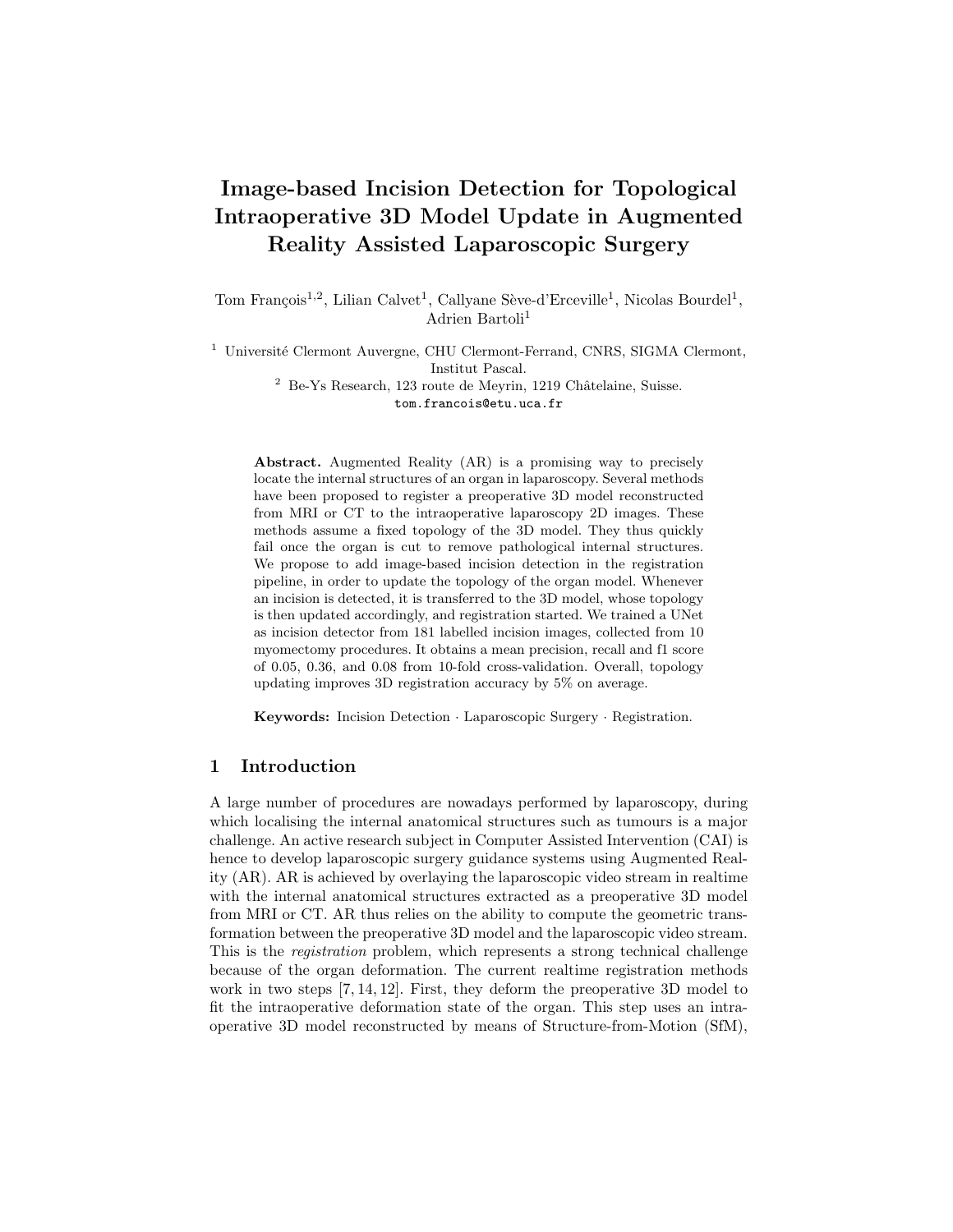

Fig. 1. Description of the complete pipeline. (column 1) Image-based incision detection. (column 2) Incision transfer to the keyframes. (column 3) Topological 3D model update. (column 4) Registered 3D model projected onto the current frame.

SLAM or stereovision. Second, they track the organ using the intraoperative 3D model. This process works well as long as the organ is mobilised but does not change its shape too much. However, when the surgeon starts incising the organ, it obviously affects its shape in much more dramatic ways than mobilisation, causing existing registration methods to break down. Consequently, AR is only available at the very early steps of surgery and stops as soon as organ incision starts. Our main objective is to develop a solution to this major limitation.

We propose a framework which both tracks the organ and adapts the intraoperative 3D organ model to the transformations undergone by the organ during surgery. Concretely, this means that we update the intraoperative 3D organ model. The adaptation handles changes in the 3D model shape due to deformation of the organ and changes in the 3D model topology due to incision of the organ. A closely related work to ours is [16], which adapts the 3D model topology using a geometric criterion. Their key idea is to compute the registration and then detect the incisions. Concretely, an excess of extension of a meshs edge triggers the deletion of the edge. This is an interesting idea but requires the registration to be highly accurate: noise in the registration, even temporary and mild, will cause spurious edge deletion, with no possibility of later recovery. Because deformable registration is a difficult problem, and because the model topology is wrong before registration, we cannot expect registration to be always highly accurate.

Our framework introduces a novel key idea in intraoperative 3D model update: *image-based incision detection*. Concretely, we detect the presence of an incision and its visible boundaries in the laparoscopy image. Importantly, this detection is independent of the registration. As opposed to the geometric criterion of [16], which depends on the registration, our image-based incision detection can be exploited to strengthen registration computation. Concretely, we use an incision detection DNN to obtain the image boundaries of the incision, which we transfer to the intraoperative 3D model, and update the model topology prior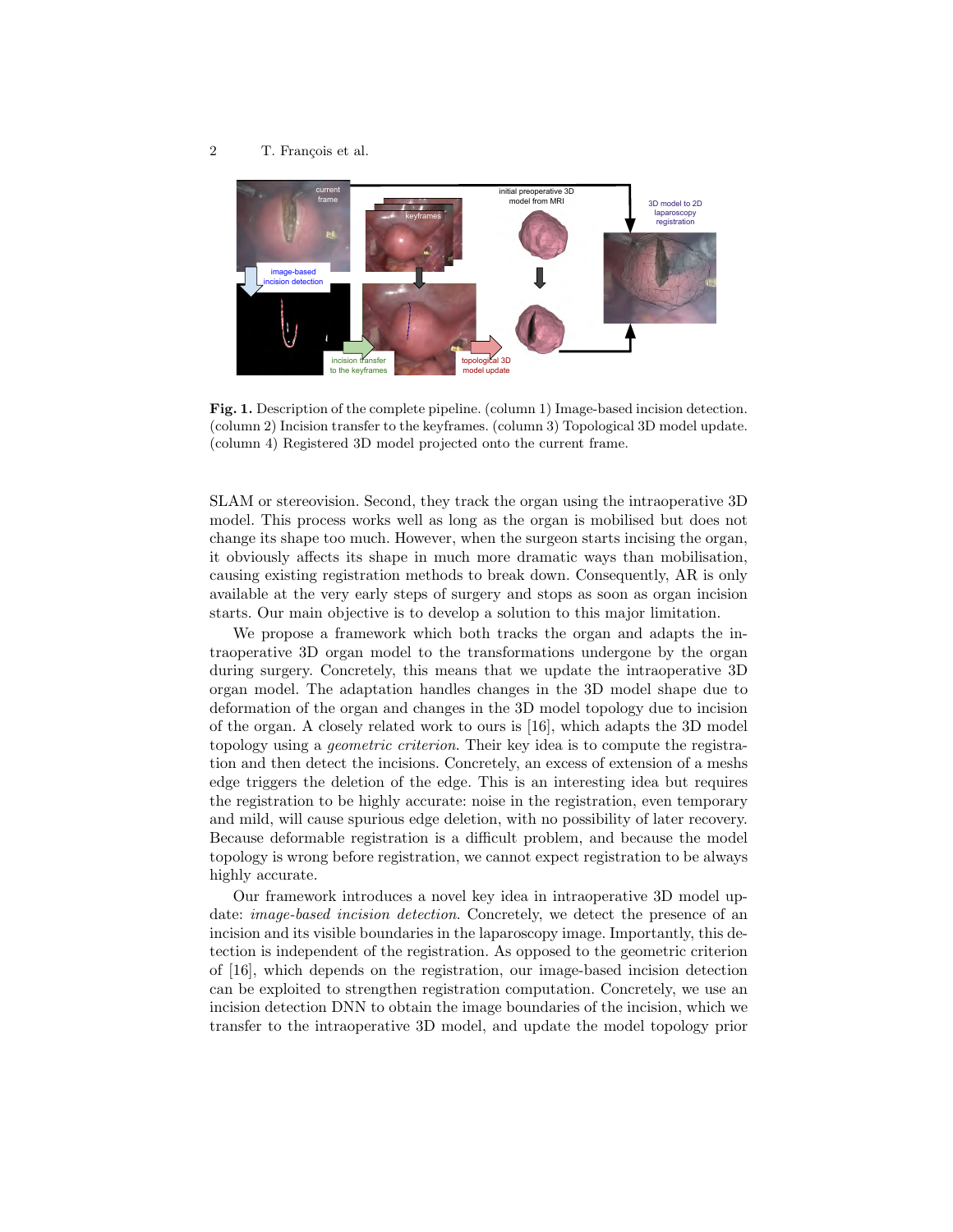to solving for the non-rigid registration. Transferring the incision boundaries to the intraoperative 3D model represents a key step, which we achieve by means of special deformable image warps exploiting the incision boundaries explicitly.

To summarise, our contributions are three-fold. Our first contribution is a novel framework for topological intraoperative 3D model update, in order to facilitate AR in the presence of organ incisions by exploiting the geometric and image-based incision criteria. This framework has two new core components. Our second contribution is a labelled database and an incision detection DNN. Our third contribution is an incision transfer method, from the laparoscopy image to the intraoperative 3D model, prior to registration. We evaluate our framework in three parts. First, we evaluate our incision detector using edge detection metrics. Second, we evaluate the benefit of updating the 3D model topology on an exvivo experiment using 4 ex-vivo pig kidneys. We perform an ablation study for our framework and compare it with previous work. Third, we evaluate on postoperative surgical patient images.

# 2 Related Work

Registration of deformable organs. The registration of deformable organs uses priors including deformation smoothness [4, 7] and bio-mechanics [3, 13]. Recent works based on deep learning [19] are yet inapplicable to laparoscopy. These methods all assume that the model topology is given and fixed.

Image-based detection. Image-based incision detection has not been specifically addressed in the literature, but many other detection and segmentation tasks have been explored [15]. In laparoscopy, tool detection and segmentation [9, 11] and organ-specific contour detection [14, 8] are active subjects. Existing works train an encoder-decoder derived from the U-Net [18] with dedicated datasets. Incision simulation. Cutting a virtual 3D model can be achieved in several

ways [20]. We have chosen *element deleting*, which is simple and runs fast.

Geometric incision detection. [16] uses a Finite Element Method to simulate the strain energy of the 3D model and visually controls it using SURF point correspondences. It uses a metric to measure how much has the distance changed between the deformed points. If some point pairs move apart significantly, a cut point is detected. The ex-vivo experiments described in [16] present large cuts with limited deformation but large piecewise rigid motion of the incised organ. The method requires that the registration is solved perfectly from the SURF points, which is very unlikely in practice.

# 3 Methodology

We base our pipeline on the uterus registration method [7]. We consider that the intraoperative 3D model has been reconstructed successfully using SfM [1, 2]. We denote the input data as  $\{\mathcal{T}_i, \mathbf{p}_i, \mathbf{S}_0, \mathcal{I}, \mathbf{q}\},\$  with  $\mathcal{T}_i$  one keyframe,  $\mathbf{p}_i$  the feature points in  $\mathcal{T}_i$  corresponding to the feature points **q** in the current frame  $\mathcal{I}$ , and  $\mathbf{S}_0$ the 3D model reconstructed from the N keyframes. In particular,  $S_0$  represents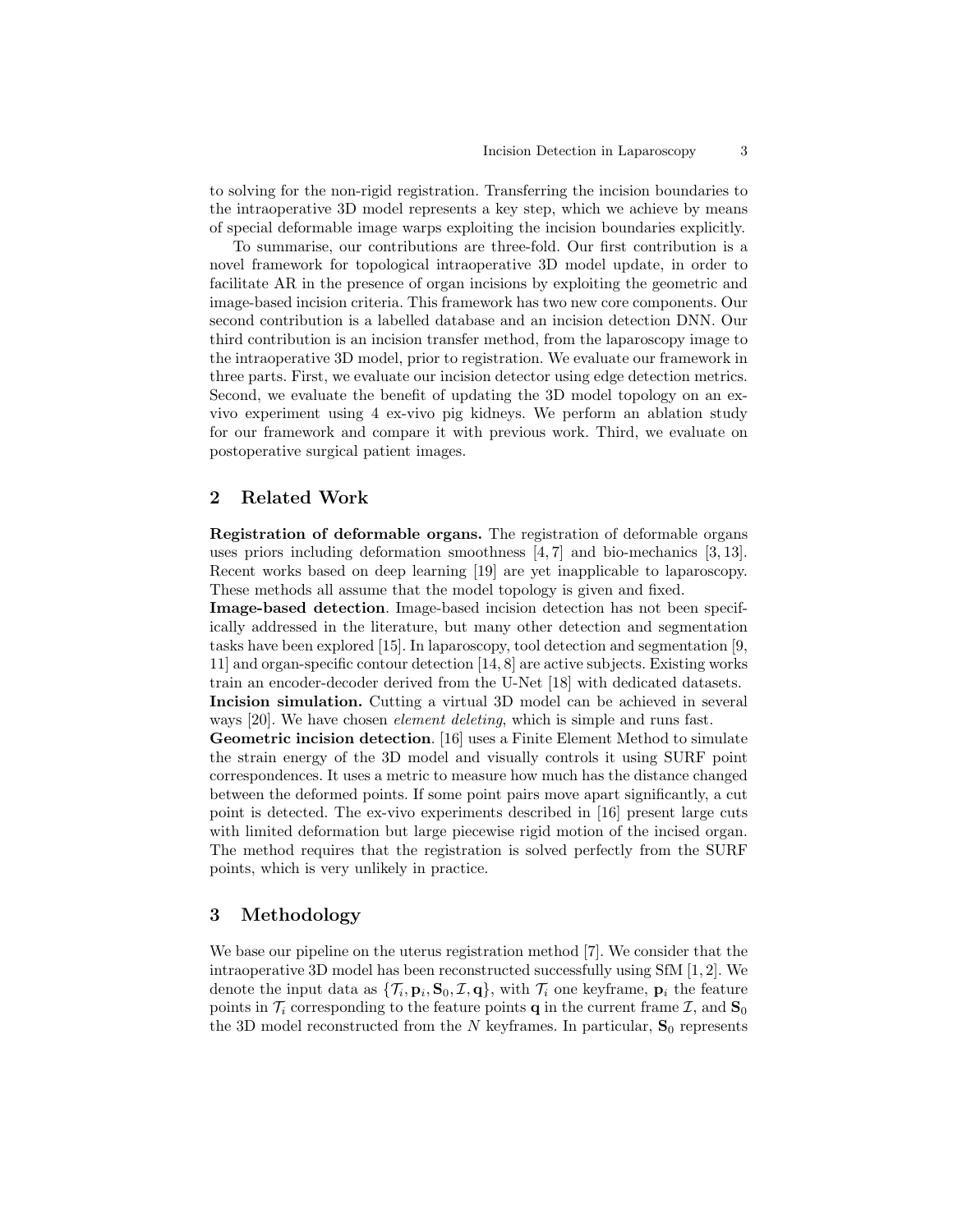the reconstructed *intact model*, as a closed surface. The output is  $\{S_t, Q\}$ , with  $S_t$  the incised 3D model and Q the registered model in the target frame.

#### 3.1 Overview

Updating the 3D model according to the laparoscopic video stream involves to detect the incision both spatially and temporally. To simplify the problem, we make the following hypotheses.  $(i)$  A single incision is observed during the video sequence.  $(ii)$  The length of the incision only grows in time, which is always true. (iii) There is at least one frame where the incision is visible entirely, which is realistic as the surgeon checks the incision once done. These assumptions allow us to only detect the incision in the current frame and update the 3D model when the length of the detected incision has grown. Our pipeline can be summarized in 4 steps. (1) We detect the location of the incision in the current frame. (2) The detected incision location is transferred independently to multiple keyframes  $\mathcal{T}_i$ , where the organ is still intact. These keyframes have been used in the SfM reconstruction beforehand. This provides the transformation to both merge all transferred incisions in one reference keyframe, and to backproject the incision onto the reconstructed 3D model. (3) The 3D model is virtually cut according to the detected incision. (4) The registration is estimated between the updated 3D model and the current frame. In this pipeline, incision under-detection is very well-handled and hence preferred to over-detection.

### 3.2 Image-based Incision Detection

We collected and annotated a total of 181 images from 10 myomectomy procedure videos. All enrolled participants gave their written informed consent following the IRB approval 2018-A03130-55. We trained a UNet [18] architecture to predict the visible boundaries of the incision. Our network produces an output  $P(x, y)$  representing the probability of having an incision boundary at  $(x, y)$ . The actual detected incision is obtained by selecting the main connected component, which is thinned and converted to a polyline. This post-processing removes many false positive pixels, contributing to the methods accuracy. The dataset contains various incision techniques that used different types of tools. The first type is the regular scissors. The boundaries of the incision made by these are difficult to perceive if the incision is not bleeding. The second type of tools are the heat cutting tools. The boundaries of the incision are burned while cutting which makes them easier to perceive but the cutting may also produce smoke.

#### 3.3 Image to Model Incision Transfer

Image deformation model. The image deformation model we use is a parametric warp. There is a large variety of such functions in the literature. We use the generic model [5]. The warp  $W : \mathbb{R}^2 \times \mathbb{R}^{l \times 2} \mapsto \mathbb{R}^2$  maps 2D points from the current image to the reference image and depends on a set of l 2D control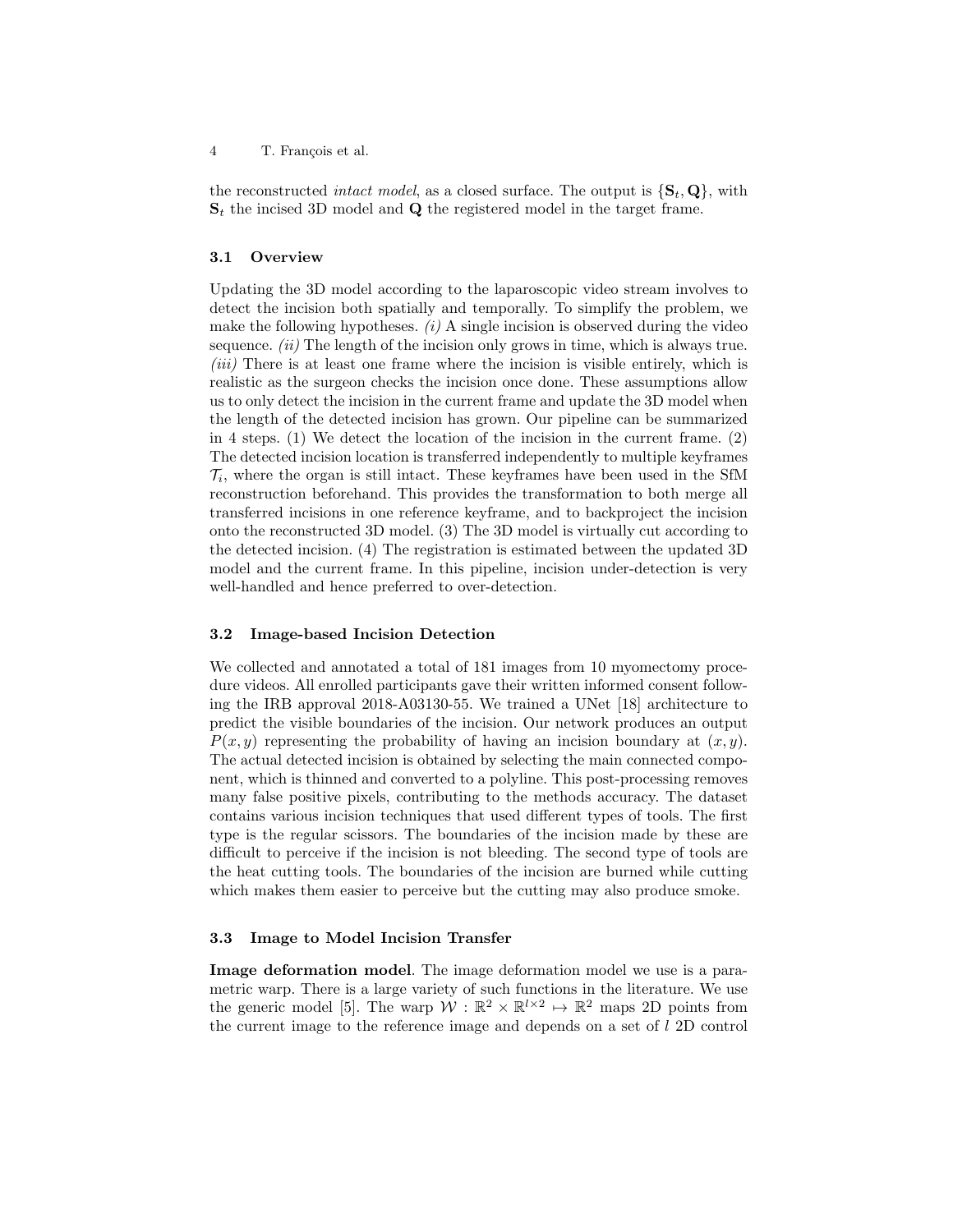

Fig. 2. Image-based incision detection on test images. The groundtruth is in blue, the detection in red and the overlap in green.

points  $c_1, \ldots, c_l$  stacked in the parameter matrix  $L \in \mathbb{R}^{l \times 2}$ . The parameters are chosen by minimizing a cost function  $\varepsilon$ , composed of a data term  $\varepsilon_d$ , based on the average distance between the warped points in q and the matched points in  $\mathbf{p}_i$ , a smoothing term  $\varepsilon_s$  that controls the smoothness of the motion field, and a shrinking term  $\varepsilon_f$  that forces the warp to close the incision area. The first two terms are described in [17]:

$$
\varepsilon_d(L) = \frac{1}{n_c} \sum_{j=1}^{n_c} ||\mathcal{W}(\mathbf{q}_j, L) - \mathbf{p}_{i,j}||_2^2 \qquad \qquad \varepsilon_s(L) = \frac{1}{m_2} ||ZL||_{\mathcal{F}}^2, \qquad (1)
$$

with  $n_c$  the number of correspondences, Z the second derivatives of W stacked, evaluated at  $m_2$  points. Minimizing the data and smoothing terms has a closedform solution [5], which we use to initialise our solution.

Closing the incision. In the keyframe  $\mathcal{T}_i$ , the boundaries of the incision should be superimposed to each other, as the organ is still intact. Thus, the estimated warp should close the detected incision area, denoted  $H$ . Several works on warp estimation [17, 5, 10] have tackled this issue for self-occlusions, which occur when some parts of an observed surface are occluded by itself. In a self-occluded area, the data term gives absolutely no constraint. The best method from [10] uses a shrinking term:

$$
\varepsilon_f(L) = \frac{1}{m_1} \sum_{\mathbf{a} \in \mathcal{H}} \min_{d \in \mathbb{S}^1} \left\| \frac{\partial_d \mathcal{W}(\mathbf{a}, L)}{\partial \mathbf{a}} \right\|_{\mathcal{F}}^2, \tag{2}
$$

with  $\mathbb{S}^1$  the unit circle, and  $\frac{\partial d}{\partial \mathbf{a}}$  the directional derivatives along direction d, evaluated at  $m_1$  points. The incision area is geometrically similar to a selfocclusion of the target image  $\mathcal{I}$ . We thus use Levenberg-Marquardt to minimise:

$$
\varepsilon(L) = \varepsilon_d(L) + \lambda_s \varepsilon_s(L) + \lambda_f \varepsilon_f(L). \tag{3}
$$

Keyframes mutual agreement. The image to keyframe transfer is computed for every keyframe  $\mathcal{T}_i$  that has been used in SfM to reconstruct  $\mathbf{S}_0$ . SfM provides the relative pose of every keyframe, which allows us to accurately transfer any point of the organ across the keyframes. For every estimated warp  $\mathcal{W}_i$  from the set of correspondences  $(\mathcal{I} \leftrightarrow \mathcal{T}_i)$ , we can thus transfer the warped incision boundaries in a reference keyframe  $\mathcal{T}_r$ . As all the resulting warped incisions should align in the reference frame  $\mathcal{T}_r$ , we form a robust average using the median of the transferred incisions, see figure 3. The final transferred incision is obtained by thinning.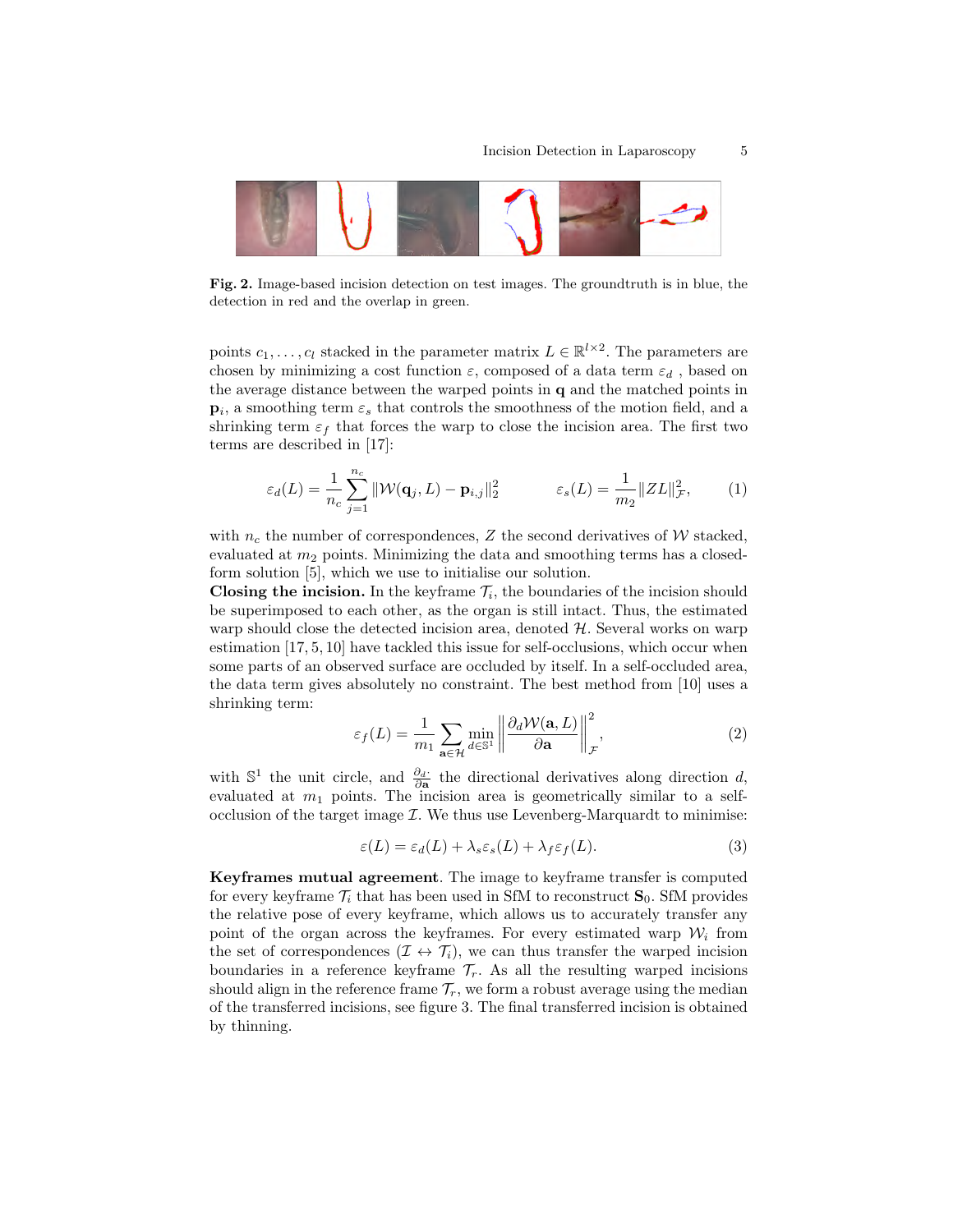

Fig. 3. Incision transfer to a reference keyframe. Left: current frame with the detected incision boundaries. Middle: incision boundaries transferred to the reference keyframe. Right: median warp (yellow) and final transferred incision (green).

#### 3.4 Topological Model Update

Whenever the detected incision length increases, we create a 3D model that represents the incision. Once the incision is backprojected on the intact model surface, we create the outline of the incision. The bottom of the incision is defined by moving at a fixed depth along the surface normal. The depth and width of the incision are manually set for each procedure.

#### 3.5 3D-2D Registration

We formulate the problem as a non-linear energy-minimisation problem, with energies coming from prior and data terms. The prior term encodes the model's internal energy, which is used to regularise the problem. The data term enforces the projected registered 3D model to match the 2D correspondences q in the target frame. The energy function  $E \in \mathbb{R}^+$  is given by:

$$
E(x) = E_c(x, \mathbf{p}, \mathbf{q}) + \lambda_i E_i(x), \tag{4}
$$

where  $\lambda_i$  is a scalar weight to control the non-rigid deformation. We optimize E by iterative non-linear optimization using a stiff-to-flexible strategy [6].

## 4 Results

Acquiring valid and precise groundtruth is a common challenge in surgical AR. The image-based incision detection can be evaluated very efficiently on a test set of labelled clinical images. The rest of the pipeline is evaluated on ex-vivo organs, for which the image-based detection is controlled. Qualitative results of the complete pipeline on patient data are shown in figure 4.

#### 4.1 Image-based Incision Detection

For evaluation, we applied 10-fold cross-validation using the 10 procedures forming 10 image sets. For every permutation, the trained model is applied on the left-out images, considered as test set. The mean results for the concatenated test sets are 0.049, 0.356 and 0.084 for precision, recall and f1 score respectively.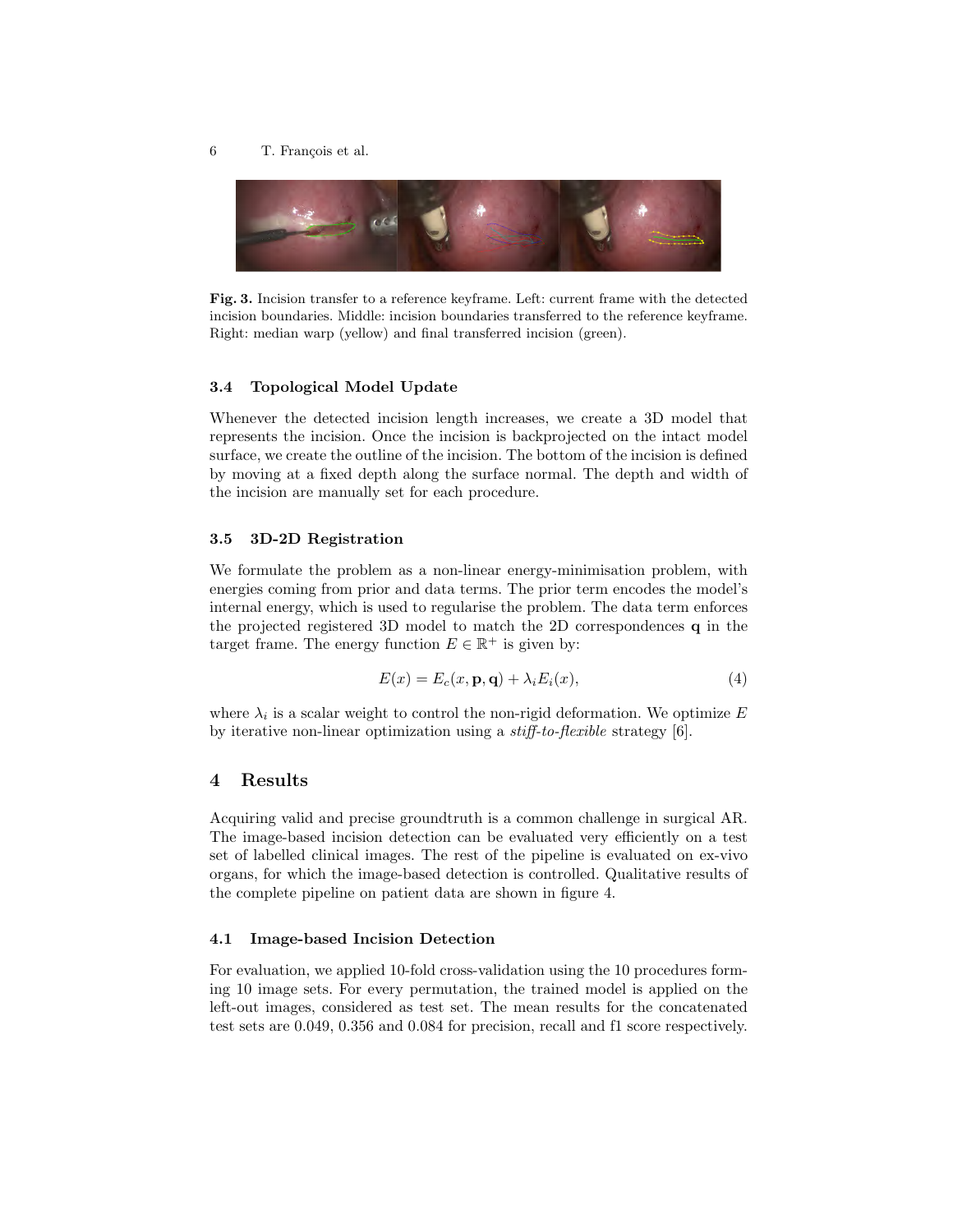

Fig. 4. Visual comparison on patient data: from left to right, Intact (baseline), ImageDet (ours), and GeoDet [16]. The detected incision is colored in black on the mesh.

We notice that the quality of the predictions differs greatly between procedures (see figure 2). We obtained the best results with the regular Weighted Cross Entropy (WCE), compared to training strategies with the combination of WCE with Tversky Loss. We initialize the UNet with weights pretrained for occluding contours detection of the uterus [8] and train using a step learning rate strategy for 80 epochs, scaling down every 10 epochs by 0.1. The initial learning rate is set to  $10^{-4}$  and the model stops improving after 50 epochs. The class weights for WCE are set to 10 and 0.1 for incision and non-incision respectively.

#### 4.2 Ex-vivo Registration

Description. We conducted an ablation study over 4 ex-vivo pig kidneys. We reconstruct the 3D scene before and after the incision using SfM, obtaining respectively the intact and groundtruth incised models. We recorded the video while the kidney was incised using a scalpel. Kidneys 1-3 are deeply incised, namely throughout the organ, while kidney 4 undergoes a shallow incision (6- 10 mm). The average kidney dimensions are  $140\times75\times25$  mm. Our experiments are similar to [16] but with less displacement, which is more realistic. For warp estimation, we used  $\lambda_s = 0.5, \lambda_f = 5$  and a 5×5 grid of control points. For the registration,  $\lambda_i$  is set to 10<sup>-10</sup>.

Image to model incision transfer. The transferred incision has been evaluated on its own with a manually annotated ground-truth. We obtain an Hausdorff distance and symmetric distance of 15.8px and 6.1px respectively. The average RMSR over the different kidneys is 8.5px.

Geometric incision detection. We have reimplemented [16], which we call GeoDet. The main difference is that we use a different registration method. For our two last experiments, we have not been able to make GeoDet work. The method either detects many false cut points or detects no incision. We use GeoDet with  $r_{P_F^0} = 30$  mm,  $\tau = 4.5$ ,  $n = 7$ .

Evaluation. In the ablation study, we compare the methods Intact [7], ImageDet (ours), ImageDet-50% (ours), and GeoDet [16]. ImageDet-50% simply uses half of the incision to simulate misdetection. In table 1, we compare the mean reprojection error between the registered model and the manual correspondences. In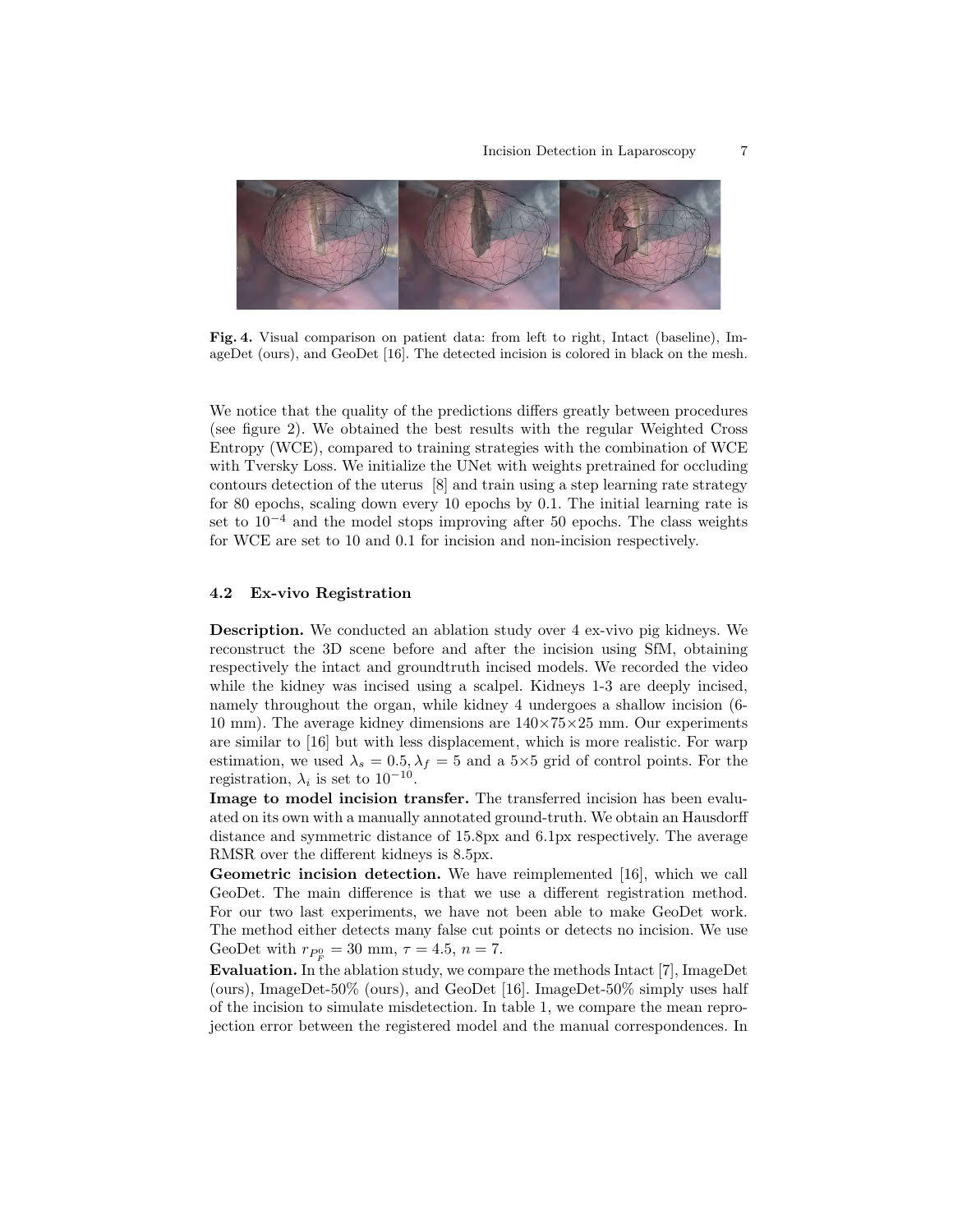|    |                      | 2D<br>(px)      | $A$ (iGT)        | A(GTi)           | ROI (iGT)          | ROI (GTi)        |
|----|----------------------|-----------------|------------------|------------------|--------------------|------------------|
|    |                      |                 |                  |                  |                    |                  |
| K1 | Intact               | $8.92 \pm 7.05$ | $5 + 2.11$       | $5.14 \pm 2.7$   | $4.95 \pm 2.06$    | $5.42 \pm 2.99$  |
|    | ImageDet             | $8.85 \pm 7.23$ | $4.73 \pm 2.89$  | $4.11 \pm 2.14$  | $4.95 \pm 3.56$    | $3.57 + 1.92$    |
|    | $ImageDet-50\%$      | $9.02 \pm 7.45$ | $4.15 \pm 1.85$  | $4.11 + 2.11$    | $4.02{\pm}1.95$    | $3.8 \pm 2.05$   |
|    | GeoDet               | $8.88 \pm 7.03$ | $5.12 \pm 2.88$  | $4.56 \pm 2.48$  | $5.12 \pm 3.34$    | $3.88 \pm 2.32$  |
| K2 | Intact               | $6.09 \pm 4.03$ | $10.82 \pm 5.6$  | $9.23 \pm 5.48$  | $14.47 \pm 5.02$   | $12.1 \pm 5.66$  |
|    | ImageDet             | $6.07 \pm 3.97$ | $10.7 + 5.34$    | $8.6 + 4.84$     | $13.62 \pm 4.65$   | $10.41 + 4.59$   |
|    | $ImageDet-50\%$      | $6.07 + 3.98$   | $10.8 \pm 5.43$  | $9.03 \pm 5.15$  | $14.08 \pm 4.73$   | $11.55 \pm 5.06$ |
|    | GeoDet               | $6.1 \pm 4.04$  | $10.81 \pm 5.5$  | $8.89 \pm 5.18$  | $13.44 {\pm} 5.44$ | $11.02 \pm 5.51$ |
| K3 | Intact               | $8.84 \pm 7.96$ | $13.45 \pm 6.51$ | $11.56 \pm 6.21$ | $15.26 \pm 6.52$   | $14.13 \pm 6.32$ |
|    | ImageDet             | $8.5 \pm 8.42$  | $11.44 \pm 5.77$ | $9.35 + 5.33$    | $11.46 {\pm} 5.95$ | $10.07{\pm}5.62$ |
|    | $ImageDet-50\%$      | $8.21 \pm 7.6$  | $12.85 \pm 6.36$ | $10.79 \pm 5.94$ | $13.04 \pm 6.36$   | $11.97 \pm 6.27$ |
|    | GeoDet               |                 |                  |                  |                    |                  |
| K4 | Intact               | $5.69 \pm 5.68$ | $2.4 \pm 1.9$    | $2.05 \pm 1.27$  | $1.65 \pm 1.33$    | $1.63 \pm 1.2$   |
|    | Image <sub>Det</sub> | $5.68 + 5.62$   | $2.4 \pm 1.91$   | $1.99 \pm 1.25$  | $1.81 \pm 1.48$    | $1.56 \pm 1.17$  |
|    | $ImageDet-50\%$      | $5.68 + 5.61$   | $2.32{\pm}1.88$  | $1.97 + 1.23$    | $1.61{\pm}1.28$    | $1.54 + 1.14$    |
|    | GeoDet               |                 |                  |                  |                    |                  |

Table 1. Evaluation of ex-vivo kidney data for the tested approaches . '-' in GeoDet means that no incision was detected. '2D' is the reprojection distance error (in px). 3D distances are presented for the external registered surface (A) and a cropped region centered on the incision (ROI). Results are expressed with mean and standard deviation (the lower, the better; best in bold, second best underlined).

order to compare the different methods, we measure the sampled distance between the external surface of the registered model with the groundtruth model. We also provide the same distances on a Region of Interest centered on the incision location. the registration examples from figures 4 and 5 show how ImageDet manages to consistently update and register the 3D model, and outperforms GeoDet.

# 5 Discussion and Future Work

We have given the first pipeline which detects incisions from the images in endoscopic surgery and uses the information to perform topological preoperative 3D model registration. Our dataset for incision detection is still small. We expect a significant performance boost upon expanding it. We expect a combination of the ImageDet (ours) and GeoDet [16] methods to improve precision and robustness. Finally, we plan to include new terms in the registration loss, to associate the image detected incision boundaries to the 3D model.

# References

- 1. Meshroom, https://github.com/alicevision/meshroom
- 2. Photoscan, https://www.agisoft.com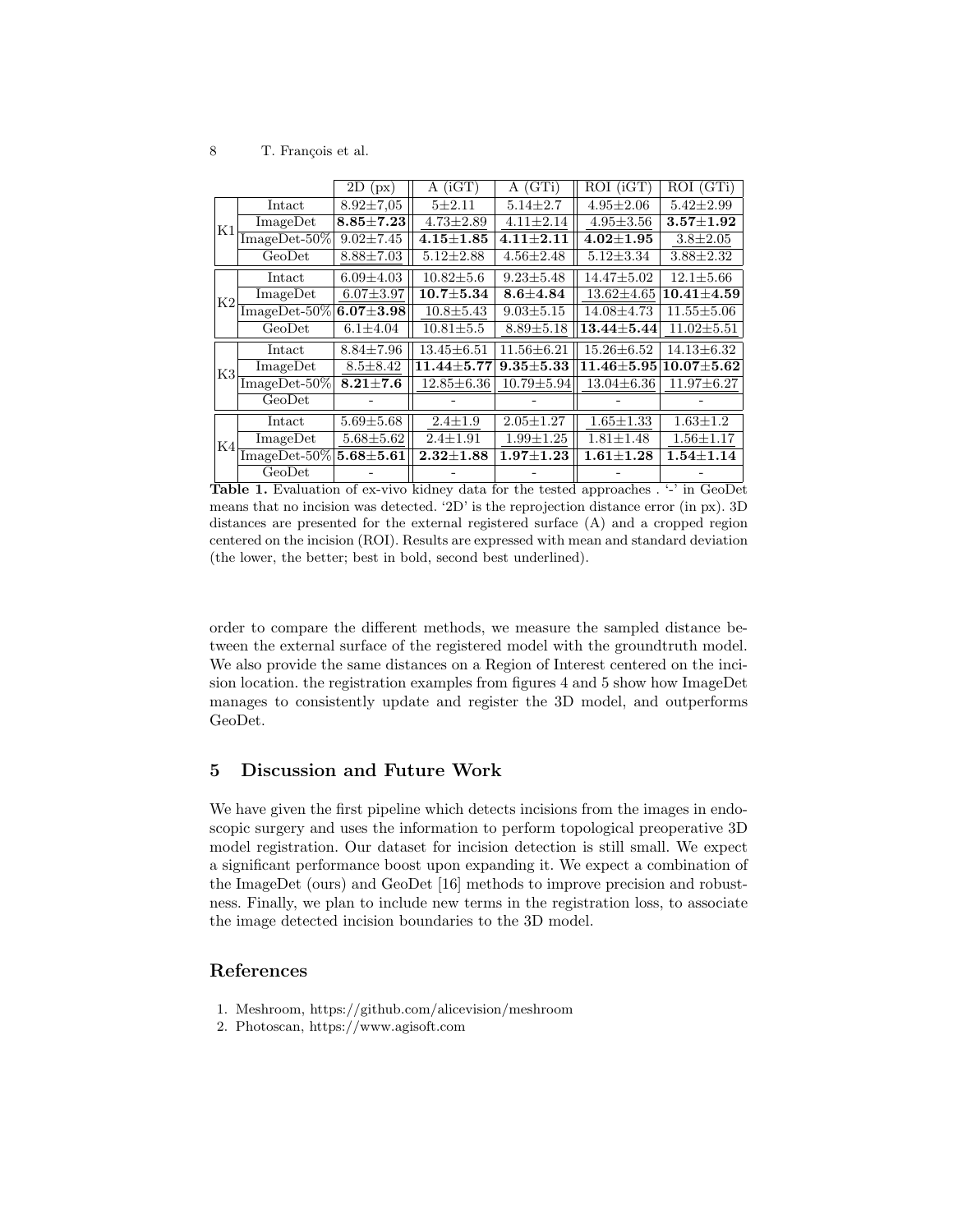

Fig. 5. Visual results for registration on kidney 1. Left: Reprojection error between correspondences (white line) for ImageDet. Right: Distance from registered model to groundtruth with methods Intact (a), ImageDet-50% (b), GeoDet (c), ImageDet (d).

- 3. Adagolodjo, Y., Trivisonne, R., Haouchine, N., Cotin, S., Courtecuisse, H.: Silhouette-based pose estimation for deformable organs application to surgical augmented reality. In: IROS. pp. 539–544. IEEE (2017)
- 4. Amir-Khalili, A., Nosrati, M.S., Peyrat, J.M., Hamarneh, G., Abugharbieh, R.: Uncertainty-encoded augmented reality for robot-assisted partial nephrectomy: A phantom study. In: AE-CAI, pp. 182–191. Springer (2013)
- 5. Bartoli, A.: Maximizing the predictivity of smooth deformable image warps through cross-validation. JMIV  $31(2-3)$ , 133-145 (2008)
- 6. Collins, T., Chauvet, P., Debize, C., Pizarro, D., Bartoli, A., Canis, M., Bourdel, N.: A system for augmented reality guided laparoscopic tumour resection with quantitative ex-vivo user evaluation. In: CARE@MICCAI. pp. 114–126 (2016)
- 7. Collins, T., Pizarro, D., Gasparini, S., Bourdel, N., Chauvet, P., Canis, M., Calvet, L., Bartoli, A.: Augmented reality guided laparoscopic surgery of the uterus. TMI (2020)
- 8. François, T., Calvet, L., Zadeh, S.M., Saboul, D., Gasparini, S., Samarakoon, P., Bourdel, N., Bartoli, A.: Detecting the occluding contours of the uterus to automatise augmented laparoscopy: score, loss, dataset, evaluation and user study. IJCARS 15(7), 1177–1186 (2020)
- 9. Garcia-Peraza-Herrera, L.C., Li, W., Fidon, L., Gruijthuijsen, C., Devreker, A., Attilakos, G., Deprest, J., Vander Poorten, E., Stoyanov, D., Vercauteren, T., et al.: Toolnet: holistically-nested real-time segmentation of robotic surgical tools. In: IROS. pp. 5717–5722. IEEE (2017)
- 10. Gay-Bellile, V., Bartoli, A., Sayd, P.: Direct estimation of nonrigid registrations with image-based self-occlusion reasoning. TPAMI  $32(1)$ ,  $87-104$   $(2008)$
- 11. Han, L., Wang, H., Liu, Z., Chen, W., Zhang, X.: Vision-based cutting control of deformable objects with surface tracking. IEEE/ASME Transactions on Mechatronics (2020)
- 12. Haouchine, N., Dequidt, J., Berger, M.O., Cotin, S.: Monocular 3d reconstruction and augmentation of elastic surfaces with self-occlusion handling. IEEE transactions on visualization and computer graphics  $21(12)$ , 1363–1376 (2015)
- 13. Haouchine, N., Dequidt, J., Peterlik, I., Kerrien, E., Berger, M.O., Cotin, S.: Imageguided simulation of heterogeneous tissue deformation for augmented reality during hepatic surgery. In: ISMAR. pp. 199–208. IEEE (2013)